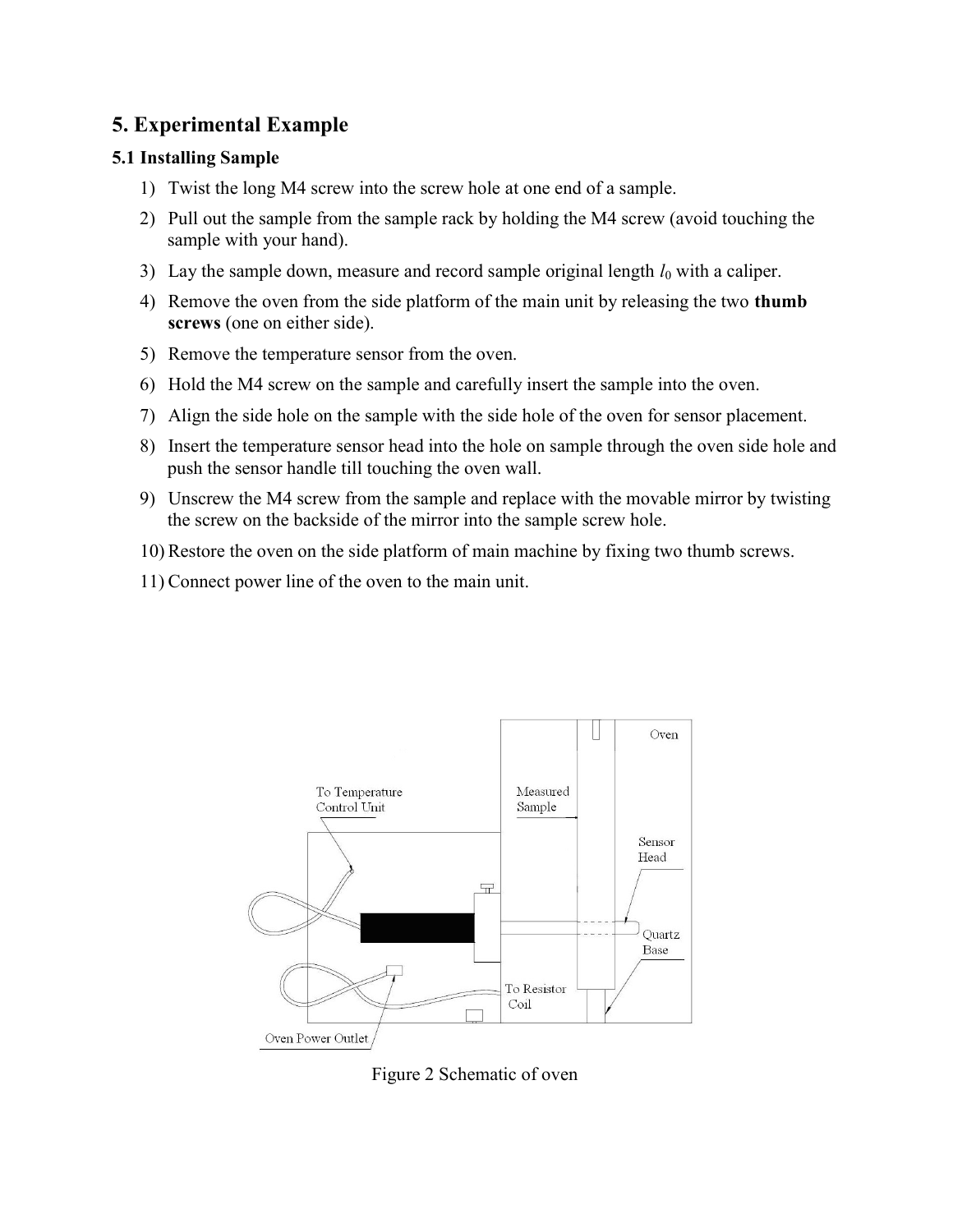### 5.2 Installing Laser

- 1) Connect high voltage line of the He-Ne laser tube to main unit.
- 2) Connect power cord of the main unit and switch on power.
- 3) Push down "Laser" button to turn on the laser, adjust the laser such that it is parallel to the main unit and is incident on the lens of the beam expander.
- 4) Flip the Beam Expander 90º out of the optical path.
- 5) Adjust the screws on the back of mirrors M1 and M2 so that the two main light spots superimpose on the viewing screen.
- 6) Flip Beam Expander back into optical path and now an interference pattern can be observed on the viewing screen.
- 7) Fine adjustment of the mirrors M1 and M2 to bring the centre of interference pattern (rings) to a more appropriate location on the screen
- 8) Fine adjustment of the Beam Expander to achieve best brightness and uniformity of the pattern on screen.

## 5.3 Measuring Coefficient of Thermal Expansion

Two methods can be used in this experiment

- Preset temperature variation amount (e.g.10  $\degree$ C) to measure sample's length change
- Preset length change (e.g. the optical path difference of 50 or 100 fringes variation) to determine the required temperature increase

#### 5.3.1 Preset Temperature

- 1) Select "Setting" mode on Temperature Control Unit, and turn the adjustable "Setting Knob" until the desired temperature value is displayed
- 2) Then, remember the profile of central region of the interference pattern, select "Measure" mode by pushing down the button and record sample's original temperature  $t_0$ .
- 3) Carefully count the number of fringes created from the center during heating (using the provided hand tally counter). While count reaches preset number (e.g. 50), record current temperature t.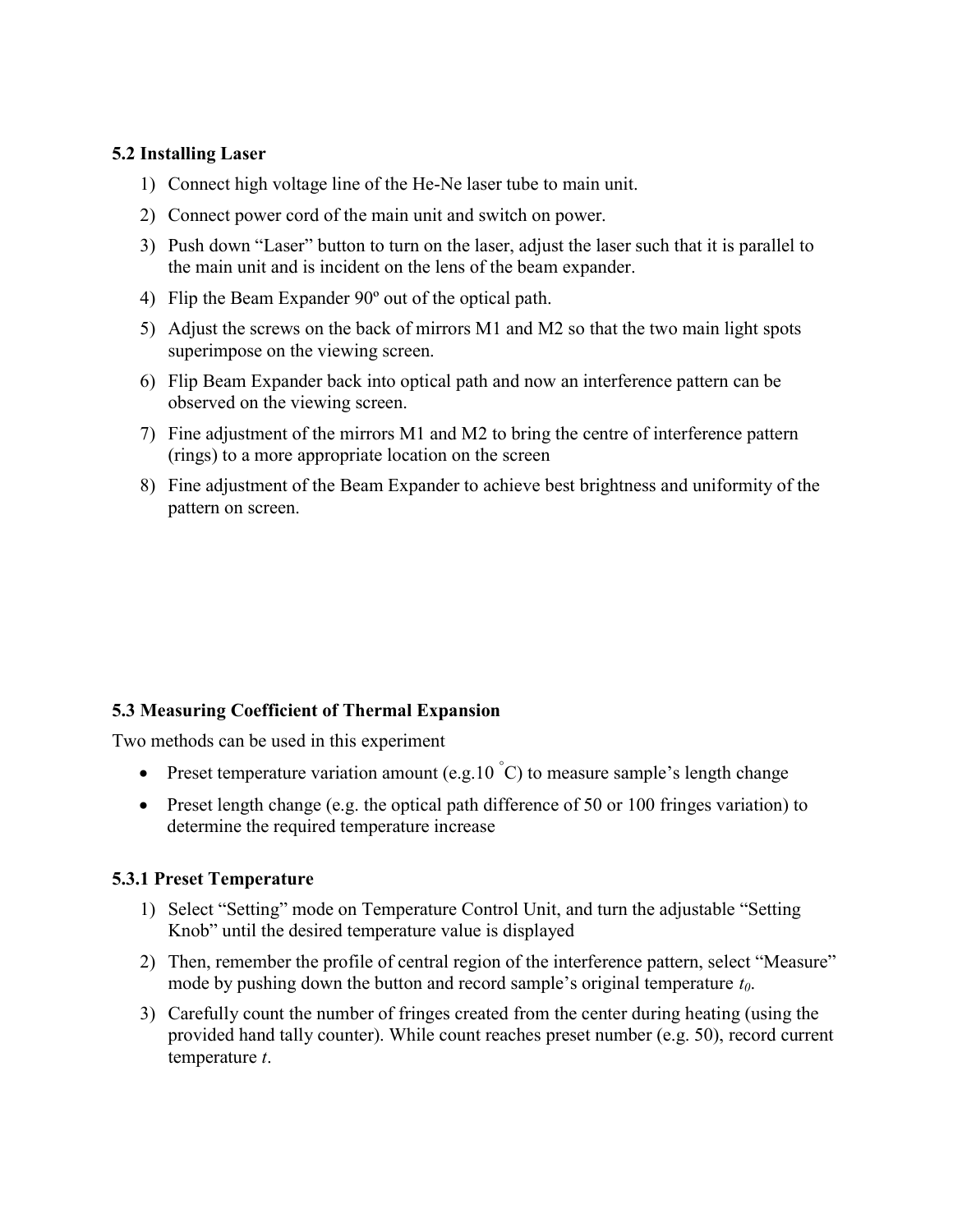- 4) Finally, the sensor will automatically turn off the oven when the preset temperature value is reached and the red light turns on. You may also directly push "Pause" button to turn off oven after complete measurement of one sample.
- 5) If room temperature is lower than the linear range of the sample thermal expansion, you may pre-heat the sample to the expected temperature as its original temperature. Set temperature above 60 ºC if manual temperature control is used.
- 6) The relationship curve between expansion amount and temperature changes can be acquired by recording fringe variation numbers at different temperature points.

## 5.3.2 Preset Length

1) Calculate the required temperature variation  $(t-t_0)$  under preset fringes change amount N (e.g. 50 or 100) according to Equations.  $(2-1)$  and  $(2-2)$ .

NOTE: if automatic control of heating is used, the preset temperature value should be 3.0 ºC higher than the calculated value, since the sensor will automatically turn off the oven power supply at 3.0 ºC lower than its preset value. So the preset temperature value should be: original temperature + required temperature variation  $+3.0^{\circ}$ C.

2) Continue on as above from step 2

## 5.4 Changing Sample

- 1) Turn off power to the main unit
- 2) Remove the oven from side platform of the main unit
- 3) Unscrew moveable mirror from the sample and remove temperature sensor from the oven
- 4) Twist M4 screw into the sample and pull the sample out of the oven
- 5) Cool the oven (blow air) until room temperature is reached.
- 6) Install another sample following the steps in 5.1
- 7) Alignment optical path again.
- 8) Start another cycle of measurement.
- 9) Turn off power when experiment is complete.

#### Potential data chart:

| Sample | Length<br>$l_0$ (mm) | Temperature<br>$\rm ^{\circ}C$ |  | Interference<br>Fringe | Sample Length<br>Change   | Linear Expansion<br>Coefficient |
|--------|----------------------|--------------------------------|--|------------------------|---------------------------|---------------------------------|
|        |                      | $t_0$                          |  | Change $N$             | $N \times 632.8$ (nm)   " | $a (x 10^{-6}/^{\circ}C)$       |
| Al     |                      |                                |  |                        |                           |                                 |
| Cu     |                      |                                |  |                        |                           |                                 |
| Steel  |                      |                                |  |                        |                           |                                 |